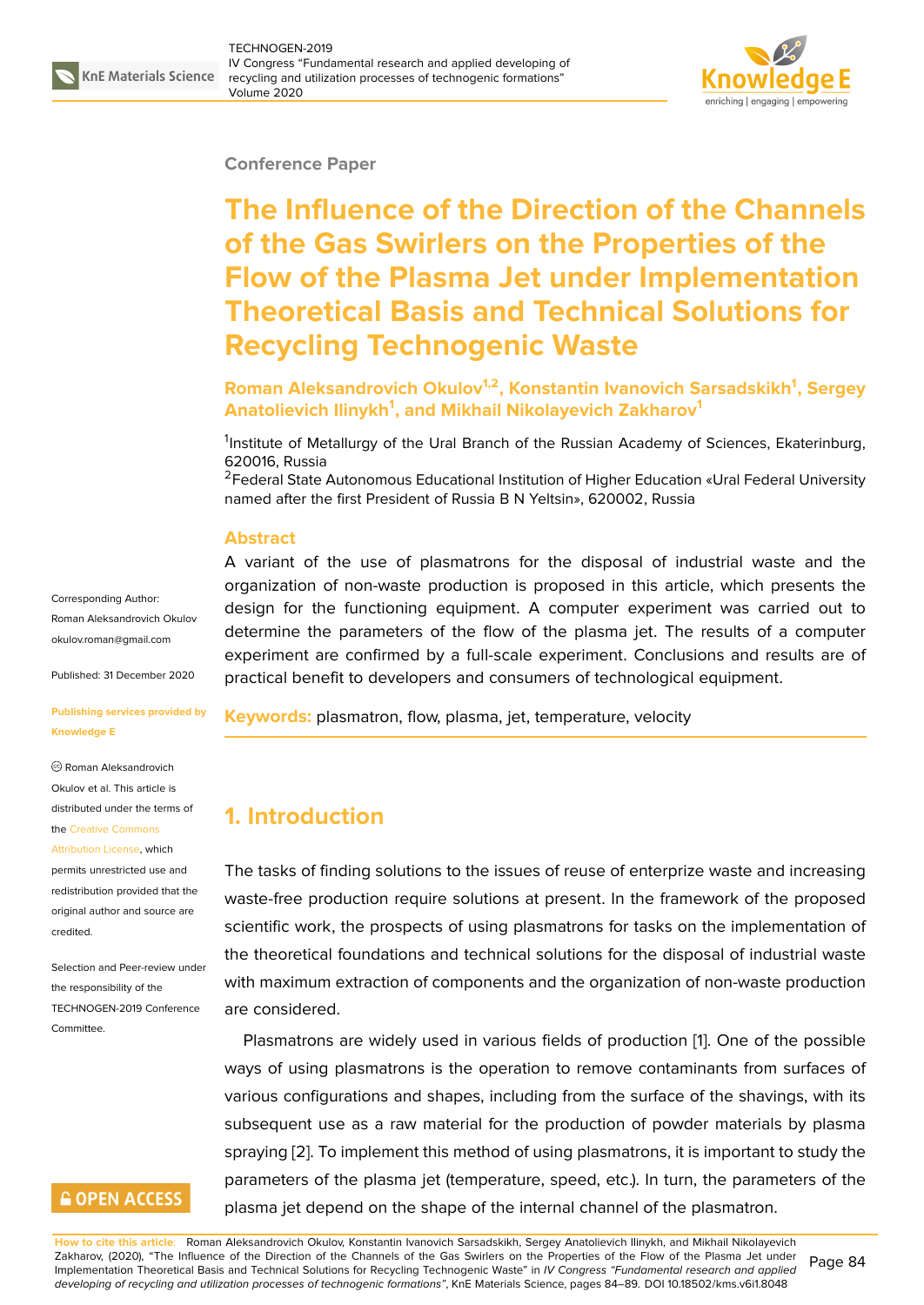A plasma installation for coating and producing powders is operating at the IMET Ural Branch of the Russian Academy of Sciences. In order to demonstrate the profile of the parts forming the shape of the internal channel of the plasmatron, Figure 1 shows a section along the axis of the head part of the plasmatron, which is part of our installation.

It is of interest to study the effect of the configuration of the gas swirlers on the parameters of the flow of the plasma jet. Gas swirlers are cylindrical parts with [a](#page-1-0) through central hole. 6 channels directed tangentially are brought to the central hole of the gas swirl. Plasma-forming gas is supplied through the channels of the gas swirlers. The purpose of the channels is to create a swirl to form a flow in the form of a spiral and to prevent the burning of parts forming the internal form of the plasmatron and the chamber in which the arc burns. Two options of the directions of the channels of the upper and lower gas swirlers are possible.

Figure 1 shows scheme of the cross section of the head part of the plasmatron. There are two options of the construction of channels of the swirlers depending on the direction of gas swirl: in one direction or in opposite directions.



<span id="page-1-0"></span>Figure 1: Scheme of the cross section of the head part of the plasmatron 1 - upper gas swirler; 2 - cathode; 3 - interelectrode insert; 4 - lower gas swirler; 5 - anode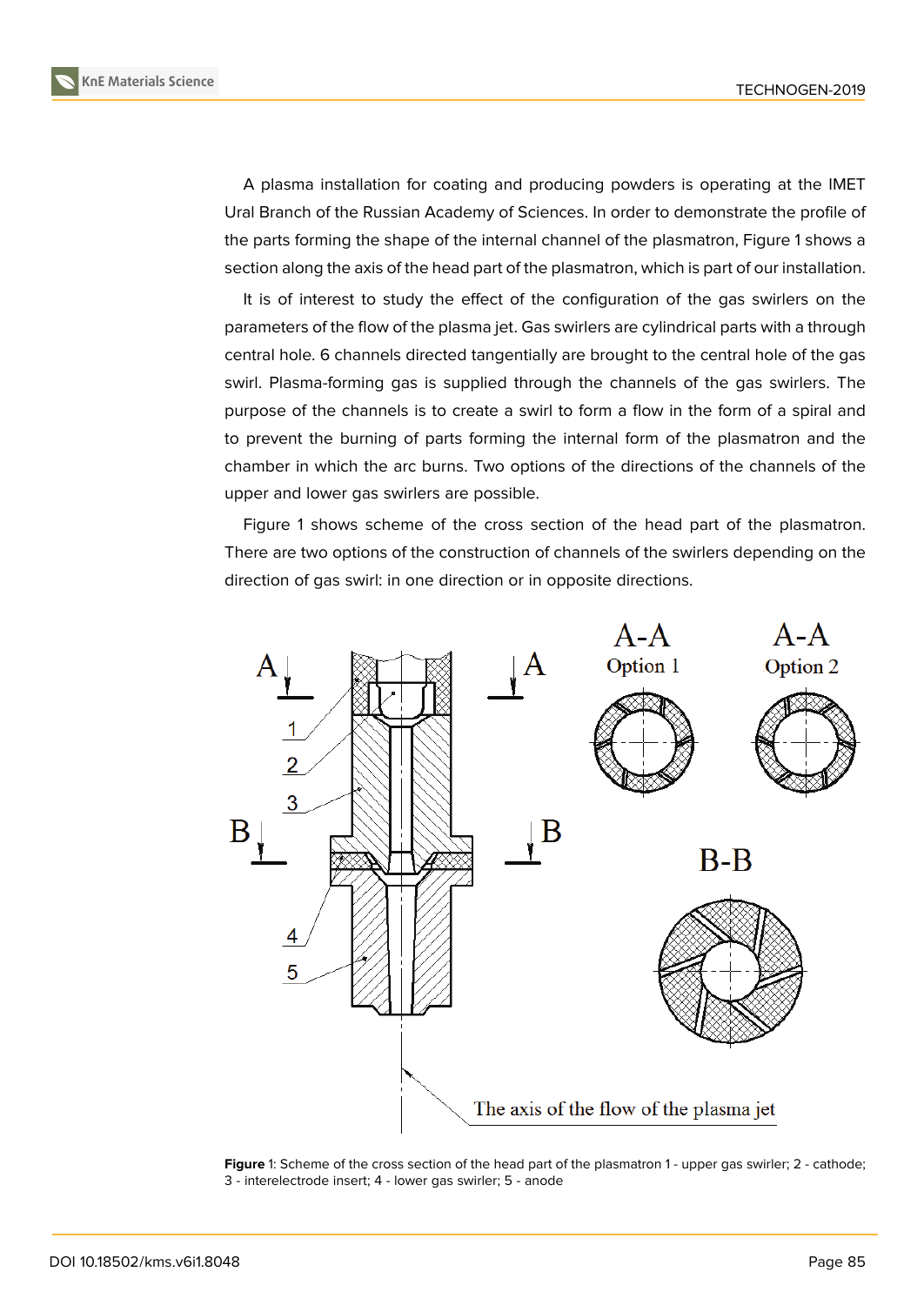### **2. Creating a computer model of the process and conducting a mathematical experiment**

The purpose of the presented scientific work is to perform a comparative analysis of the laws of the distribution of temperature and velocity along the axis of the flow of the plasma jet for two variants of the direction of the channels in swirlers.

SolidWorks software package was used to achieve this goal. The software package allows you to perform a solution by the finite element method [3]. A three-dimensional mathematical model was created that adequately describes laboratory equipment (functioning plasmatron). The values of temperature and flow velocity along the axis of the plasma jet were determined using a computer experiment. The [ge](#page-5-2)ometric parameters of the model and the type of gas medium are selected in accordance with those used in the existing experimental setup. The initial data used in the simulation by the finite element method are: gas type — argon (introduced through the swirlers), gas volume flow rate — 50 l/min; initial incremental gas pressure - 1.5 atm; the initial plasma temperature is 7000 K. The design of the plasmatron was consisted of the anode with a conical confusor section with a diameter transition from 11 to 8 mm (from DH to D) and a anode confusor part length 58 mm. The results are presented in Figure 2.



**Figure** 2: Graphs of the distribution of velocity (a) and temperature (b) along the axis of the flow of the plasma jet. According to practical experiment: point A (tungsten), point B (steel), point C (copper).

The software package used allows us to consider the distribution patterns in cross sections of the numerical values of the modeled quantities along the axis of the flow of the plasma jet. Figure 3 presents data on the distribution of the temperature of the flow of the plasma jet.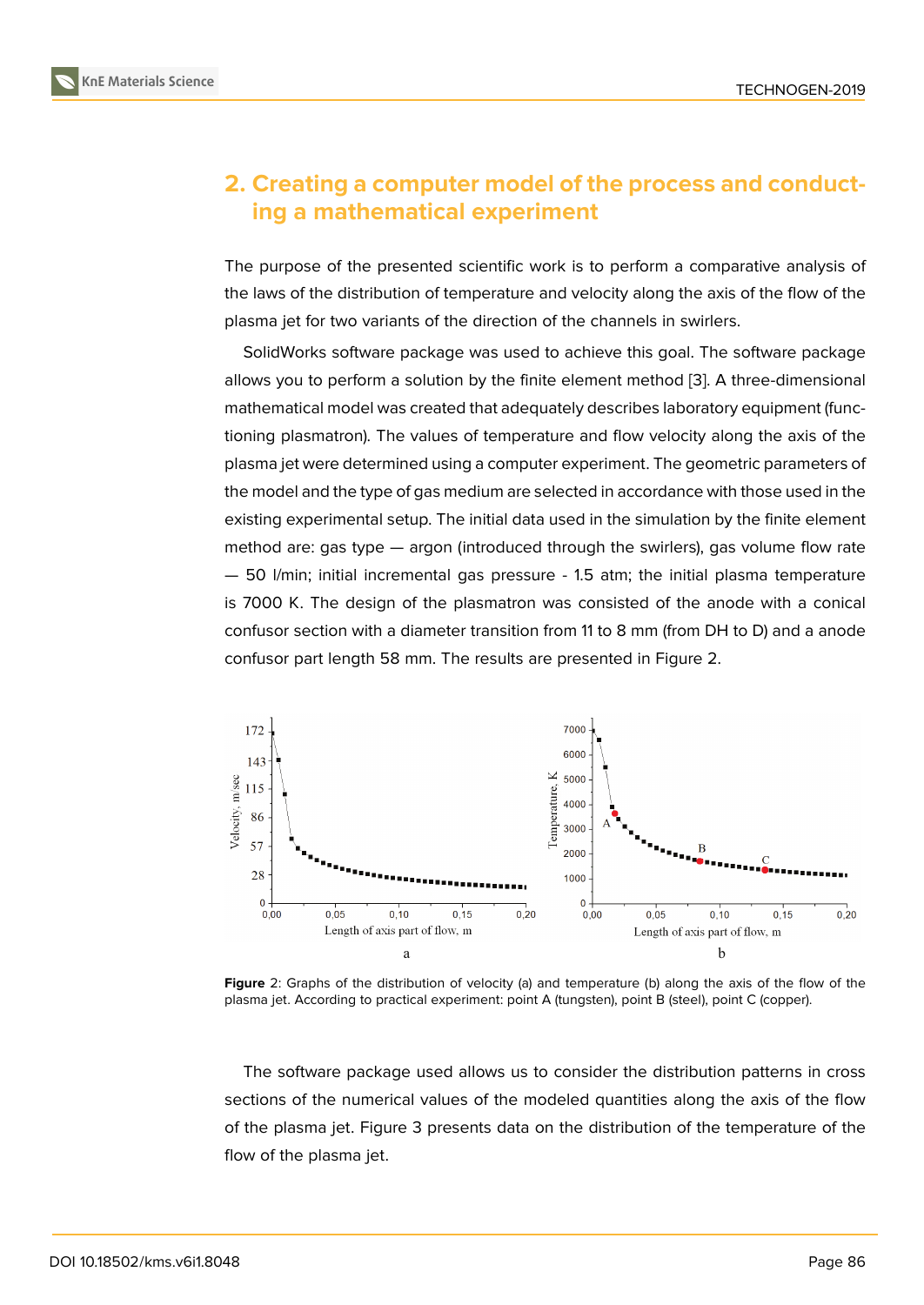

**Figure** 3: The distribution of the temperature of the flow of the plasma jet.

# **3. Description of the full-scale experiment and verification of the theoretical results of a computer experiment**

A full-scale experiment was carried out in order to confirm the adequacy of the computer model. A comparative analysis of the results of determining the temperature of the flow of the plasma jet along its axis at the exit from the plasmatron at three points for theoretical and full-scale experiments is performed. We used rods with a diameter of 3 mm from various materials: copper M1 GOST 859-2014 (melting point 1357 K), Steel 10 GOST 1050-88 (melting point 1758 K) and tungsten lanthanized TS 48-19-27-88 (melting point 3653 K). The rods were used to determine the temperature of the plasma jet by observing the moment of melting of the rod material. The rods were alternately placed in the manipulator. The manipulator fixed the position of the rod perpendicular to the axis of the flow of the plasma jet so that one end of the rod was on the axis of the flow of the plasma jet and the other was clamped in the manipulator. The manipulator was located at a distance of 0.5 m from the plasmatron. The manipulator was mixed in space at a speed of 50 mm / min in a direction parallel to the axis of the flow of the plasma jet towards the plasmatron. The distance from the free end of the rod to the end plane of the anode (plasmatron exit) was recorded.

The temperature of the surface of the free end of the rod during the melting point was recorded using an optical pyrometer (type EOP-66 No. 240 GOST 5.278). At the moment when the process of melting the rod material began, the distance from the free end of the rod to the plasmatron was recorded. The results are averaged over three parallel experiments with each rod material and compared with the results of a computer experiment (Table 1 and Figure 2). A comparative analysis of the results of full-scale and theoretical experiments showed satisfactory convergence.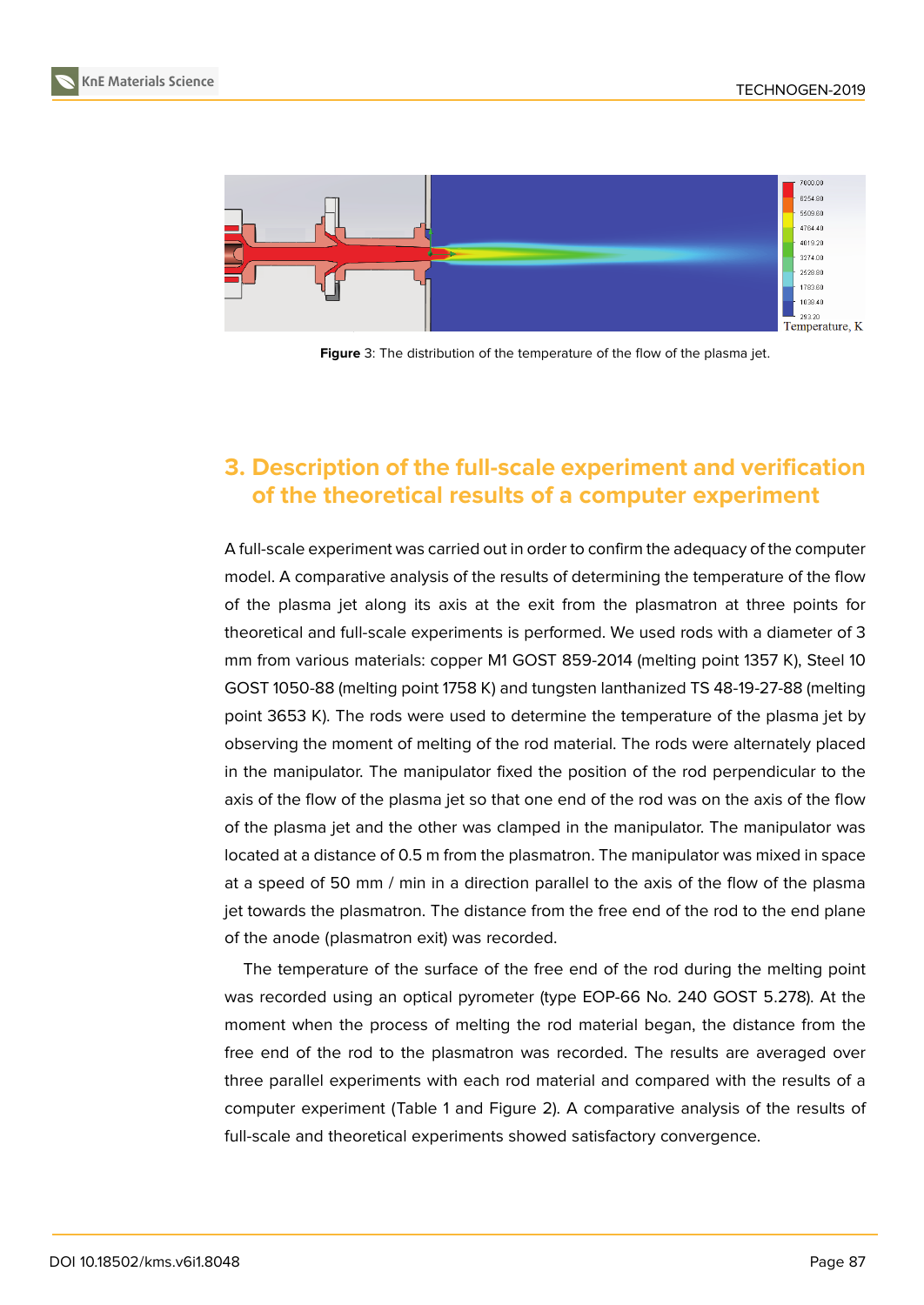| Material            | <b>Theoretical</b><br>experiment (mm) | Full-scale<br>Experiment (mm) | Measurement Error (%) |
|---------------------|---------------------------------------|-------------------------------|-----------------------|
| Copper M1           | 141                                   | 135                           | 4,4                   |
| Steel 10            | 82                                    | 85                            | 3,5                   |
| Lantanized tungsten | 19                                    | 20                            | 5,0                   |

TABLE 1: Distances from the rod to the anode end surface of the plasmatron when the melting temperature on its surface is reached according to the results of theoretical and full-scale experiments

# **4. The effect of swirlers on the speed and temperature of the flow of the plasma jet**

Based on the computer model developed and tested for compliance with the real process, we performed a comparative analysis of the temperature and velocity distribution along the axis of the plasma flow for two variants of the direction of the channels in swirlers. In the adopted computer model, the following parameters were used: argon - plasma-forming gas, plasma-forming gas pressure - 0.15 MPa; the initial plasma temperature is 7000 K. In order to increase the accuracy of the simulation results, three parallel computer calculations were performed. For the obtained values of the sought quantities, the average values were calculated and the results were presented (Figure 4).



**Figure** 4: Graphs of the distribution of temperature (a) and velocity (b) along the axis of the flow of the plasma jet for two options of the design of channels of the swirlers: 1 – in one direction; 2 – in opposite directions.

# **5. Conclusions**

As follows from the data presented, when using swirlers with channels running in one direction, the temperature and velocity of the plasma jet along the axis of the plasma